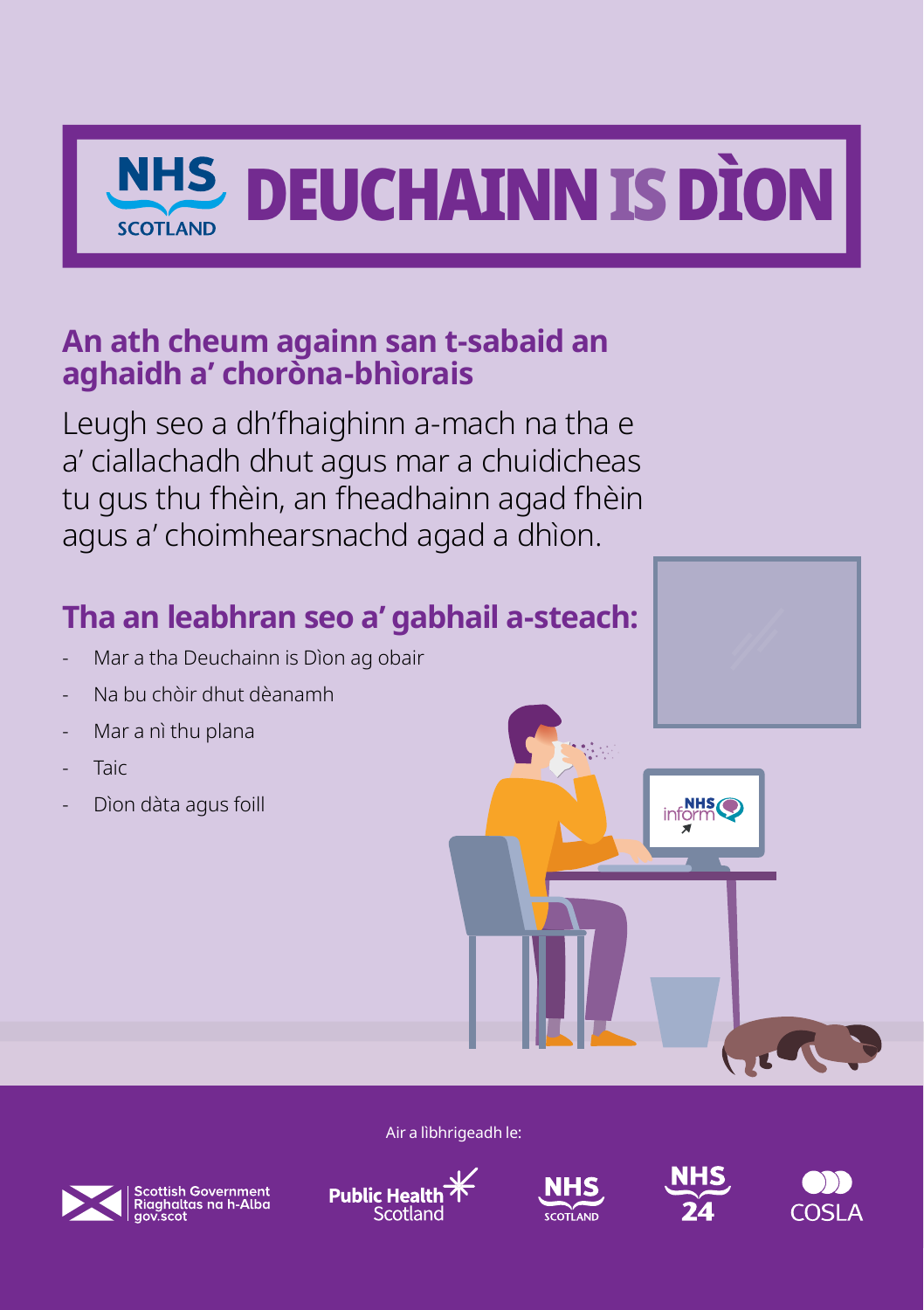# **Dè a tha ann an Deuchainn is Dìon?**

Is e seirbheis Deuchainn is Dìon NHS Alba an ath cheum a tha ann gus dol an grèim ris a' choròna-bhìoras. Tha i ag obair le bhith a' comharrachadh cò air a bheil am bìoras agus cò ris a bha iad ann an ceangal dlùth o chionn ghoirid gus slabhraidhean den ghalar a bhriseadh agus stad a chur air an sgaoileadh. Gus seo a thoirt gu buil èifeachdach, tha sinn feumach air cuideachadh bhuat.

### **Dè nì mi ma bhios comharraidhean den chorònabhìoras orm?**

Ma bhios casadaich leantainneach ort no teòthachd àrd, no call no atharrachadh air blaiseadh no fàileadh, cùm air leth agis iarr deuchainn coròna-bhìorais gun dàil. Faodaidh tu seo a dhèanamh air-loidhne aig **NHSinform.scot/test-and-protect** no le bhith a' fònadh **0800 028 2816** mura tèid agad air dol air-loidhne.

Ma dh'fhàsas comharraidhean ort, bu chòir dhut cumail air leth sa bhad agus fuireach aig an taigh fad 7 là. Bu chòir do dhaoine eile san teaghlach agad fuireach aig an taigh fad 14 là gun fhios nach tig comharraidhean orrasan cuideachd.

Ma dh'fhàsas na comharraidhean nas miosa no ma mhaireas iad nas fhaide na 7 là, cuir fòn gu **111**. Ma bhios fiabhras ort fad barrachd agus 7 là, cùm ort air leth fad 48 uairean an dèidh dha tighinn gu ceann.

# **Ciamar a gheibh mi deuchainn?**

Tha caochladh dhòighean ann, dràibhig troimh agus sa phost nam measg. Thèid do chuid roghainnean a mhìneachadh nuair a thèid thu air-loidhne no nuair a dh'fhònas tu gus deuchainn iarraidh.

### **Dè thachras ma nochdas an deuchainn gu bheil an coròna-bhìoras orm?**

Iarraidh NHS Alba cuideachadh ort gus ceangal a dhèanamh ri neach sam bith ris an robh thu ann an ceangal dlùth o chionn ghoirid. Leigidh iad fios dha na daoine seo gur dòcha gu bheil iad ann an cunnart, iarraidh iad orra gun an taigh fhàgail fad 14 là agus bheir iad tairgse deuchainn dhaibh ma tha sin iomchaidh. Thèid seo a dhèanamh ann an dìomhaireachd.



### **NHSinform.scot/test-and-protect**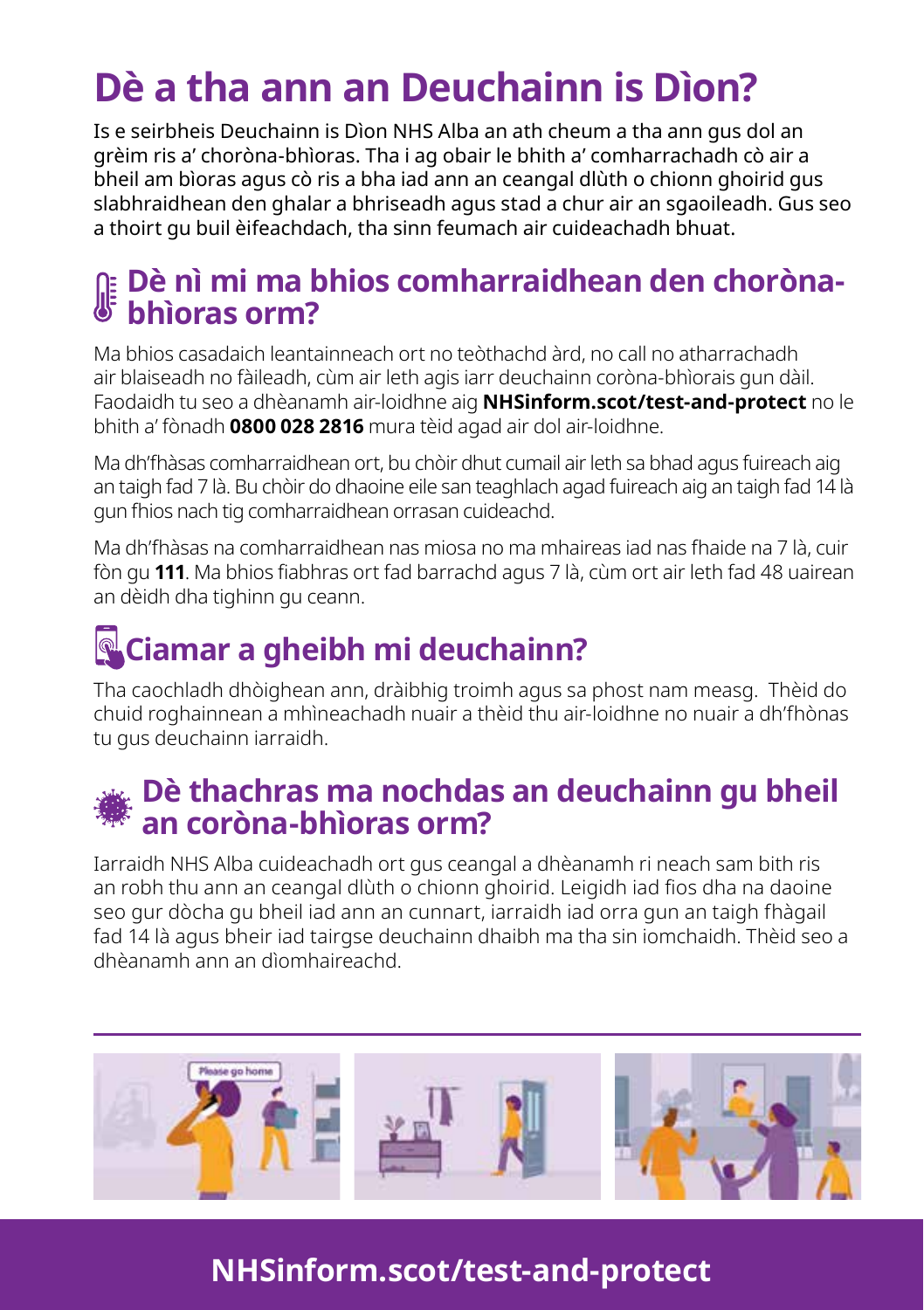#### ✖ **Dè ma nochdas an deuchainn agam nach eil an coròna-bhìoras orm?**

Faodaidh tu fhèin agus an teaghlach agad sgur a chumail air leth sa bhad.

## **Dè a tha ann an ceangal dlùth?**

Cuideigin a bha faisg air cuideigin air a bheil an coròna-bhìoras agus a dh'fhaodadh a bhith air an galar a ghabhail. Dh'fhaodadh ceanglaichean dlùtha air a bhith faisg air an neach air a bheil an galar aig àm air choreigin sna 48 uairean mus do nochd an cuid chomharraidhean, no aig àm sam bith an dèidh do na comharraidhean nochdadh. Tha a bhith faisg air cuideigin a' ciallachadh:

- An taobh a-staigh 1 mheatair (mu 3 troighean) bhuapa fad ùine sam bith (ceangal aghaidh ri aghaidh)
- An taobh a-staigh 2 mheatair (mu 6 troighean) bhuapa fad 15 mionaidean no barrachd

Mas as dlùithe is as fhaide an ceangal, 's ann as àirde a tha an cunnart.

### **Ciamar a gheibh mi a-mach an robh ceangal dlùth agam ri cuideigin air a bheil an coròna-bhìoras?**

Bidh cuideigin bho sgioba lorg nan ceanglaichean aig NHS Alba ann an conaltradh.

## **<sup><b>**</sup> An tèid innse dhomh cò a bha ann?

Cha tèid nas lugha na tha an neach sin air cead soilleir a thoirt do NHS Alba am fiosrachadh seo a nochdadh.

#### **Dè dh'fheumas mi dèanamh ma thèid mo chomharrachadh mar cheangal dlùth?**

Thèid iarraidh ort cumail air leth fad 14 là co-dhiù a tha comharraidhean ort gus nach eil. Tha seo seach gum faod e cho fada sin a thoirt mus tig iad am follais agus gun urrainn dhut am bìoras a chur air adhart fiù ged nach biodh na comharraidhean ort fhathast. Ma dh'fhàsas comharraidhean ort, bu chòir dhut deuchainn iarraidh.

#### **Am bu chòir do dhaoine eile san teaghlach agam cumail air leth cuideachd?**

Mura bheil na comharraidhean ort fhèin agus gur tu an aon neach san teaghlach a thathar air comharrachadh mar cheangal dlùth ri cuideigin air a bheil an coròna-bhìoras, cha tèid iarraidh air na daoine eile san teaghlach agad cumail air leth an uair sin nas lugha na tha comharraidhean orra. A dh'aindeoin sin, bu chòir dhut feuchainn ri cumail air leth bhuapa uimhir is a ghabhas. Ma dh'fhàsas comharraidhean ort, bu chòir don fheadhainn eile san teaghlach agad cumail air leth.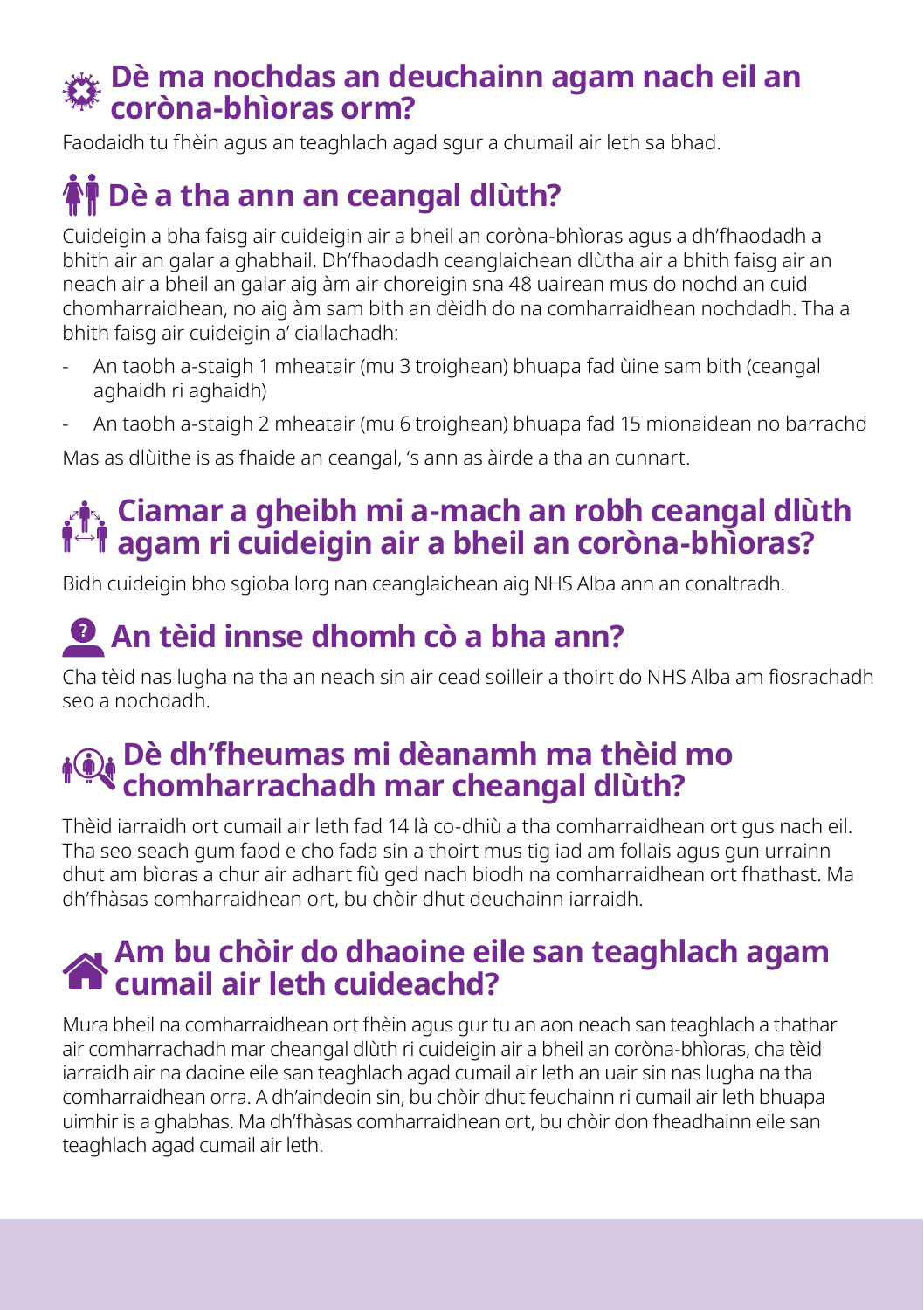### **Ciamar a bhios mi gam chumail fhèin air leth bho dhaoine san teaghlach agam?**

Ma ghabhas e dèanamh, bu chòir dhut:

- fuireach 2 mheatair air a' char as lugha air falbh bho neach sam bith leis a bheil thu a' fuireach.
- fuirich ann an seòmar air leth, a' dèanamh cinnteach gu bheil e air fhionnarachadh gu math.
- cadal nad aonair ann an leabaidh air leth.
- ùine ann an àiteachan cumanta mar an seòmar-suidhe, an cidsin no an seòmarionnlaid a chumail aig an ìre as ìsle.
- seachnadh a bhith a' cleachdadh a' chidsin nuair a bhios feadhainn eile na bhroinn.
- searbhadair air leth a chleachdadh gus do làmhan a thiormachadh an dèidh dhut an glanadh.
- an cidsin, an seòmar-ionnlaid agus uachdar rudan air feadh an taighe a ghlanadh gach latha.

## **A' dèanamh plana**

Ma thèid iarraidh ort cumail air leth gun dàil, is e deagh-bheachd a tha ann plana a bhith agad. Bu chòir gum biodh ann:

- Solar gu leòr de chungaidh-leigheis agus stuth deatamach eile (na òrdaich cus)
- Fiosrachadh mu chonaltradh ri cuideigin a chuidicheas fhad is a tha a' cumail air leth, mar eisimpleir le ceannach biadh.
- Cunntasan gus biadh a cheannach air-loidhne a chruthachadh ma ghabhas e dèanamh
- Plana ùr a dhèanamh airson cuideigin dhan toir thu cùram no taic mar as trice, leithid buill den teaghlach no caraidean.
	- Cuir eòlas air an fhiosrachadh agus an taic air a bheil cothrom aig **NHSinform.scot/coronavirus** agus **readyscotland.org/coronavirus**

Bu chòir gum biodh comhairle mu shlàinteachas airson a' choròna-bhìorais an sàs daonnan:

- Nigh na làmhan le siabann fad 20 diog no cleachd stuth-slàinteachaidh làimhe anns a bheil co-dhiù 60% de dh'alcol.
- Dèan casadaich no sreothartaich ann am pàipear a ghabhas cur an dara taobh no ann am bac na h-uilne agad.
- Seachain a bhith a' beantainn ri d' aodann.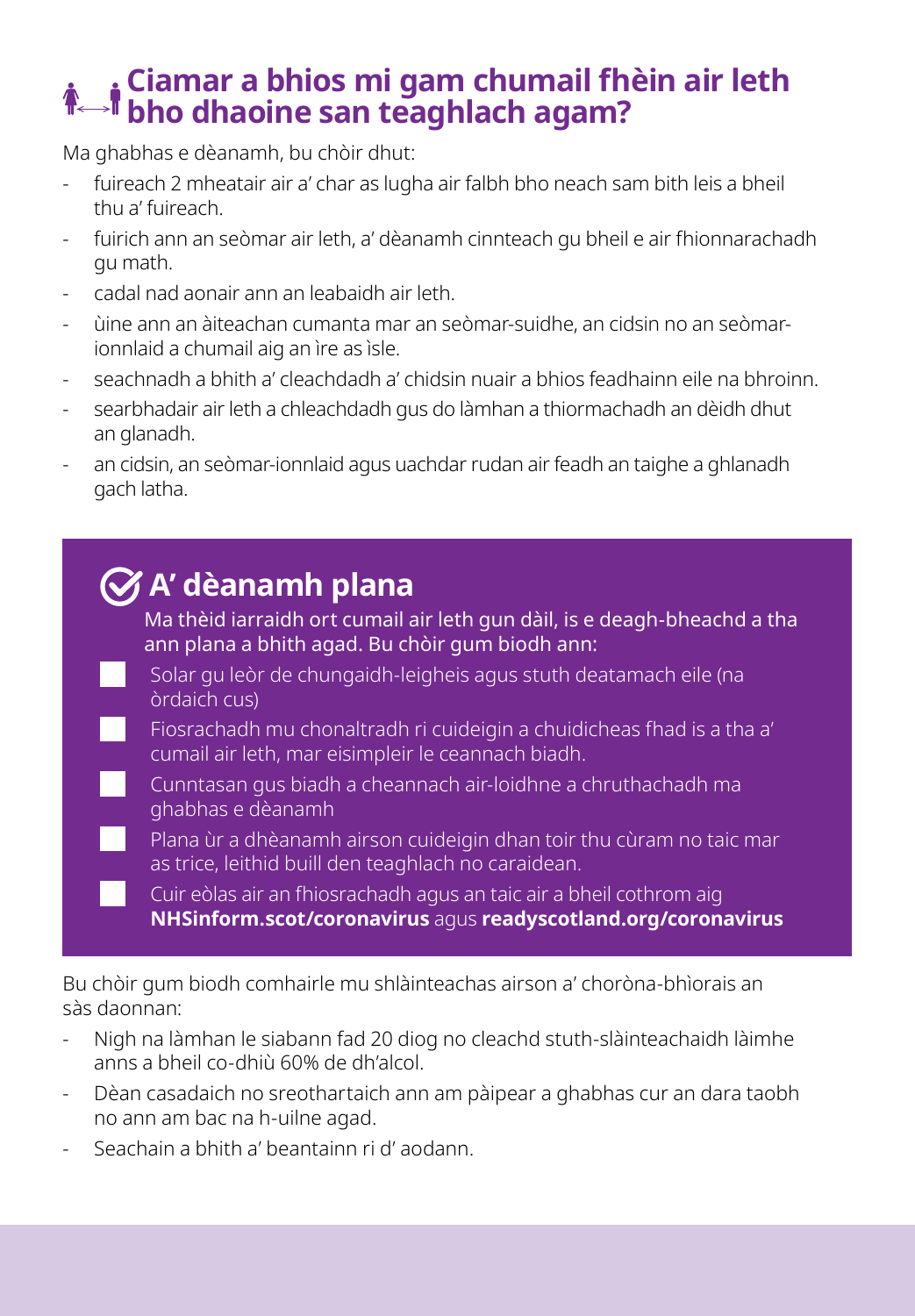#### **Ciamar a tha seo ag obair le puist agus luchd-fastaidh?**

Ma bhios comharraidhean den choròna-bhìoras ort, bu chòir dhan fhastaidhear agad leigeil leat cumail air leth aig an taigh sa bhad. Gus an tèid deuchainn a dhèanamh ort agus innse dhut gu bheil e sàbhailte an dachaigh fhàgail, cha bu chòir dhan fhastaidhear agad iarraidh ort tighinn a-steach gu obair.

Ma bhios tu a' cumail air leth seach gu bheil NHS Alba air innse dhut gu bheil ceangal dlùth air a bhith agad ri cuideigin air a bheil an coròna-bhìoras, faodaidh am fastaidhear agad iarraidh ort a bhith ag obair bhon taigh (far an gabh e dèanamh) fhad is a tha thu nad shlàinte.

Tha luchd-obrach a tha a' cumail air leth airidh air Pàigheadh-tinneis Reachdail airson gach là a bhios iad a' cumail air leth, fhad is a bheir iad a-mach na cumhaichean a thaobh airidheachd agus nach eil iad ag obair bhon taigh.

# **Dè ma bhios taic a dhìth orm?**

Bidh e comasach do mhòran dhaoine cumail air leth le cuideachadh bhon teaghlach, bho charaidean no bho nàbaidhean. Ach mura bheil an taic seo agad, tha cuideachadh ri fhaighinn gus am faod thu fuireach aig an taigh.

Gheibh thu fiosrachadh air mar a gheibh thu taic a bharrachd aig **readyscotland. org/coronavirus**

Mura bheil taic agad bhon choimhearsnachd no bhon teaghlach agus tu feumach air taic dheatamach, cuir fòn dhan Loidhne-chuideachaidh Nàiseanta air **0800 111 4000** (Dihaoine gu Diluain 9m gu 5f) no le fòn-teacsa air **0800 111 4114**. Tha an loidhne-chuideachaidh ann dhaibhsan nach urrainn an dachaigh aca fhàgail no an taic a tha dhìth orra fhaighinn ann an àiteigin eile.

Mas e gu bheil an gnìomhachas agad air a bhith fo bhuaidh a' choròna-bhìorais agus gu bheil taic a dhìth ort, tadhail air **findbusinesssupport.gov.scot**

### **Cruthan eile den leabhran**

Ma tha thu ag iarraidh an leabhrain seo ann an cànan no riochd eile, leithid riochd-èisteachd, nach tadhail thu air **gov.scot/test-and-protect**